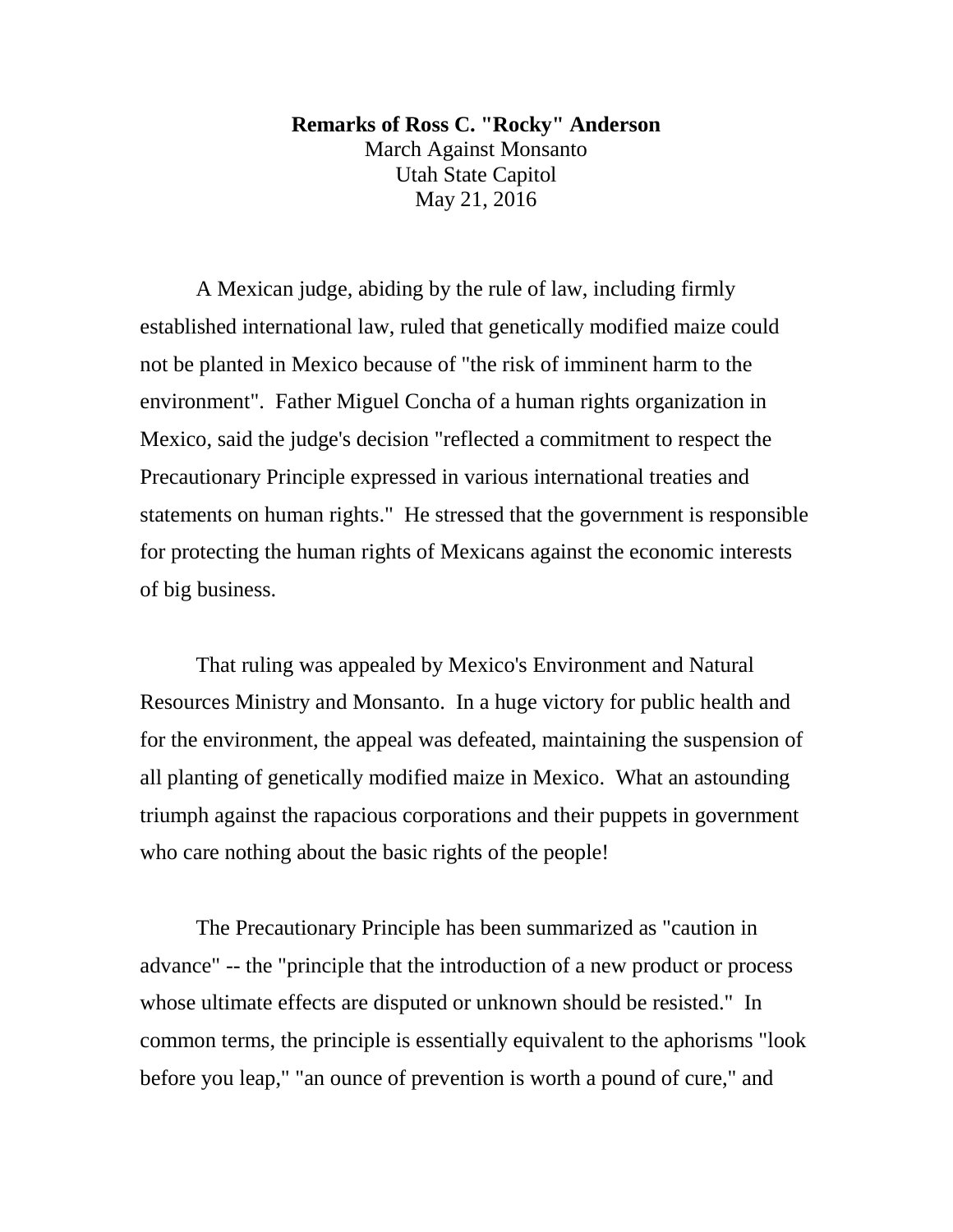"better safe than sorry". The common-sense principle places the burden of proof on those who would take potentially harmful actions to demonstrate first that the actions will not be harmful.

Isn't that what we would expect of *our* government? After all, our nation was formed as a republic -- a representative democracy where government is to serve, and be accountable to, we-the-people.

But instead of a republic, our government is a plutocracy -- a government run for and by the wealthy. And it is an oligarchy -- a government in which all power is vested in a few people or in a dominant class or clique. It is not government of the people, by the people, and for the people, as it was intended to be; rather, it is a pluto-oligarchy -- government of, by, and for the few wealthy elites who have a strangle-hold on Congress, regulatory agencies, and the White House. That's why Congress, the President, regulators, and even the courts have no interest in the application of the Precautionary Principle in the United States. After all, it might get in the way of corporate profits, campaign contributions, gifts to our so-called public servants, and the further consolidation of power by the plutocrats and oligarchs.

So, it's up to us. Let us insist on the application of the Precautionary Principle -- and protect ourselves and the rest of humankind from the ravages of the poisons and genetic mischief foisted upon the public by the likes of Monsanto and its lackeys in Congress and the White House.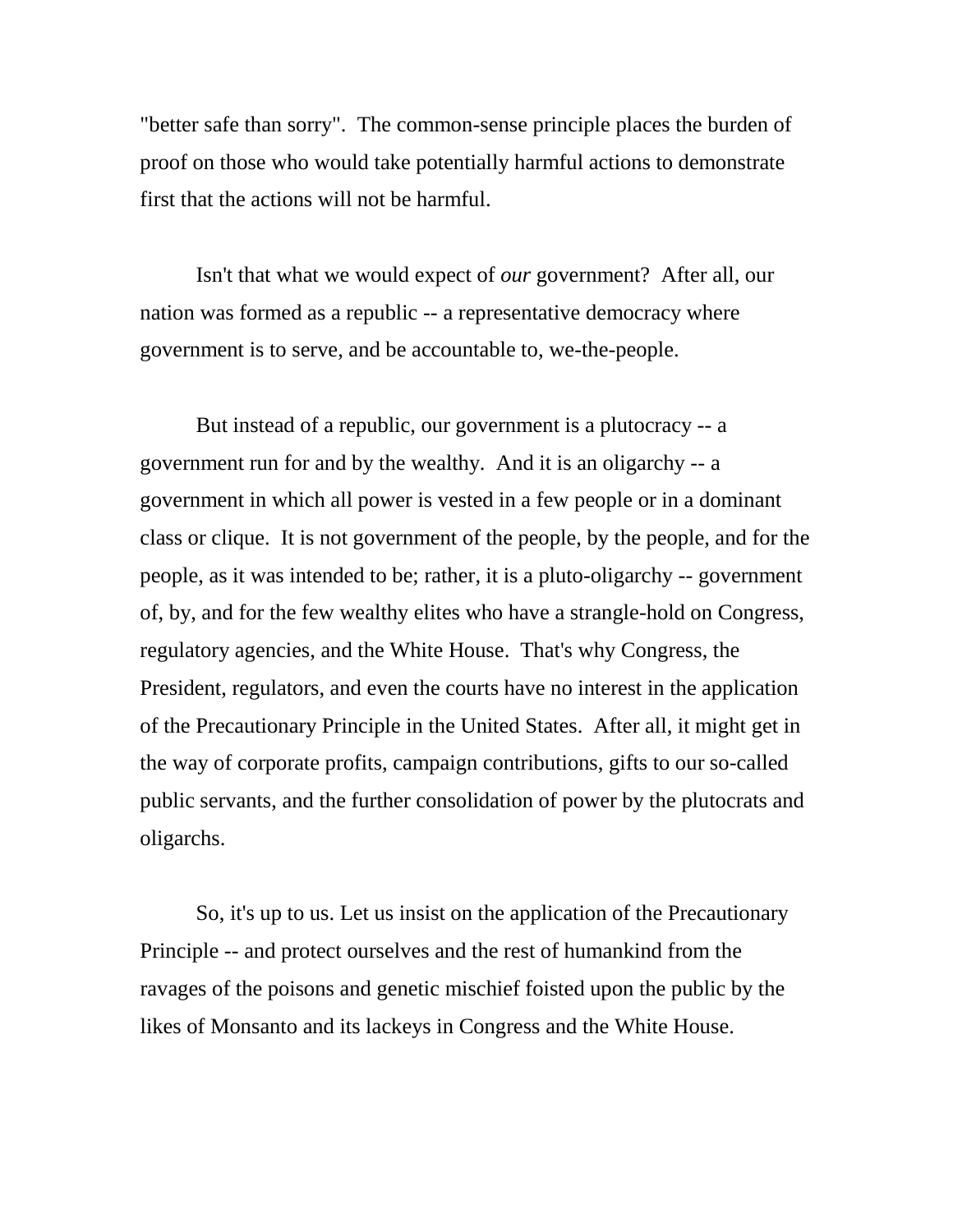The origins of the Food and Drug Administration -- the FDA -- as a federal consumer protection agency go back to the 1906 Pure Food and Drugs Act. That legislation was passed largely in response to the appalling conditions of Chicago's stockyards as described in Upton Sinclair's book The Jungle. The FDA is supposed to be protecting the people of the United States from unsafe foods and drugs. On its web site, the FDA says it is "responsible for the safety and security of most of our nation's food supply."

Yet, like so much of our federal government, the FDA, along with Congress, is a big auction block, caving in to the corporate short-term interests of the corporate sector that essentially bribes elected officials through enormous campaign contributions. The FDA is run, in large part, by officials who come from the companies that are supposed to be regulated by the FDA -- and who return to those companies after they have corrupted the FDA on behalf of those companies. It is a classic case of the fox guarding the hen house. We are the hens -- and the foxes include those we elect who are financed by the corporate foxes, neither of whom give a damn about us. It is high time that we fight back with everything we can muster!

In a republic, it is the duty of citizens to be engaged. It is our duty, and we have the opportunity, to make certain that government serves *our* interests. It is our duty to shine a bright light on those public officials corrupted by money from those who want to buy public policy inimical to our interests, and to throw them out, replacing them with people who will serve as true servants of the public interest.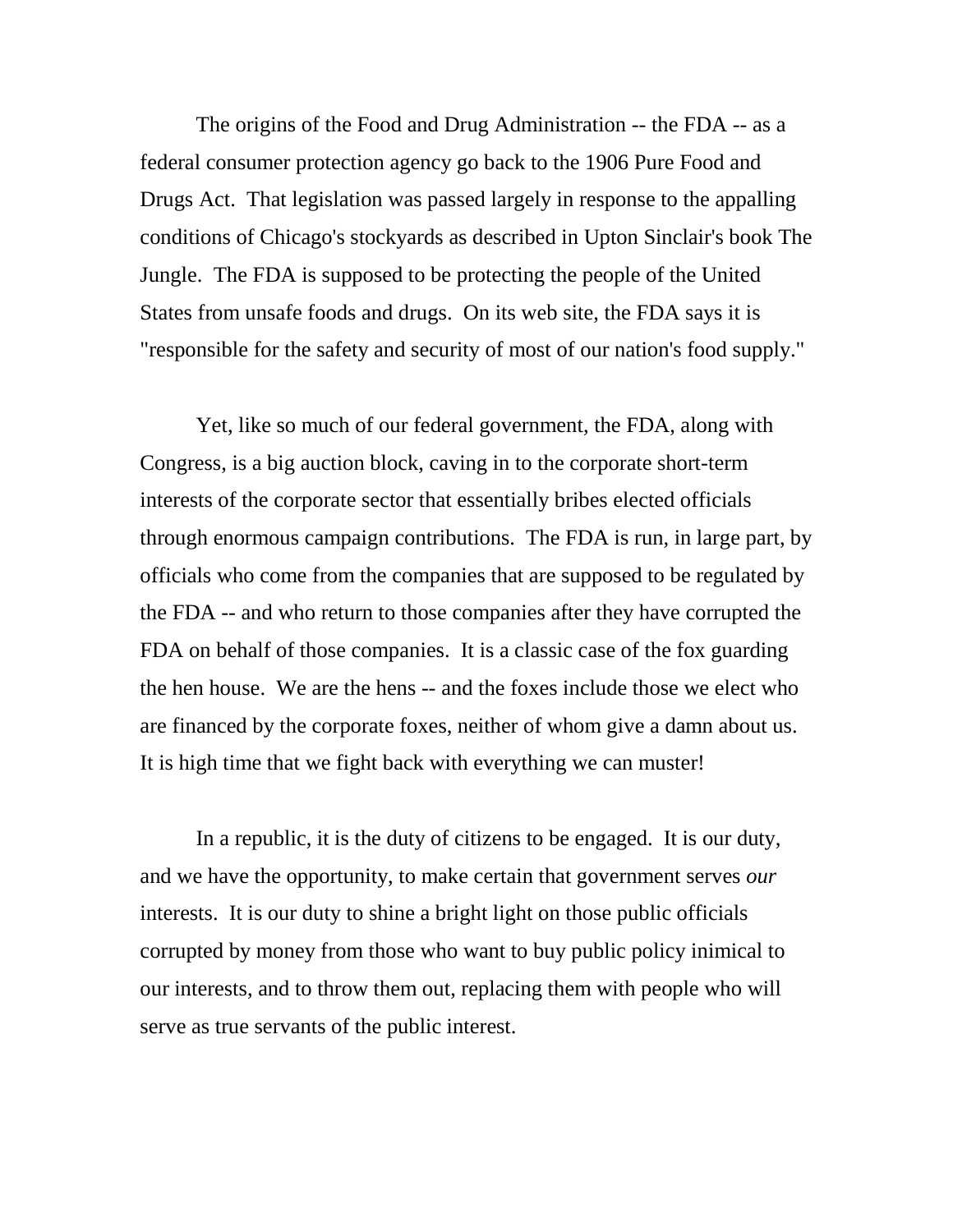Why is the United States the only developed nation in the world that relies upon for-profit insurance companies for the provision of most health care insurance, guaranteeing enormous profits to these parasitic companies while many millions of people still go without decent coverage? Why, among 50 nations, does the U.S. have the worst maternal mortality rate? Why does the U.S. have the next to worst infant mortality rate in the developed world? And why do we pay double the average per capita for health care among other developed nations, while we have such horrendous medical outcomes? We know why. It is because our government, on a disgraceful bi-partisan basis, has been serving the interests of the insurance and pharmaceutical industries instead of the interest of the people.

That is the very definition of a pluto-oligarchy -- and we are here to say we will work together, across the political spectrum, and pledge to overthrow the pluto-oligarchy and reclaim our republic -- a government of, by, and for the people.

Why did the United States, through both Democratic and Republican administrations and majorities in Congress, fail and refuse to join the rest of the developed world and commit, through the Kyoto Accord, to effectively combat human-caused climate chaos, the greatest threat to our world and its inhabitants, particularly our children and grandchildren? We know it's *not* because Congress and our presidents have been concerned about the public interest. It's because of the money flowing to politicians and the major parties from the fossil fuel industry.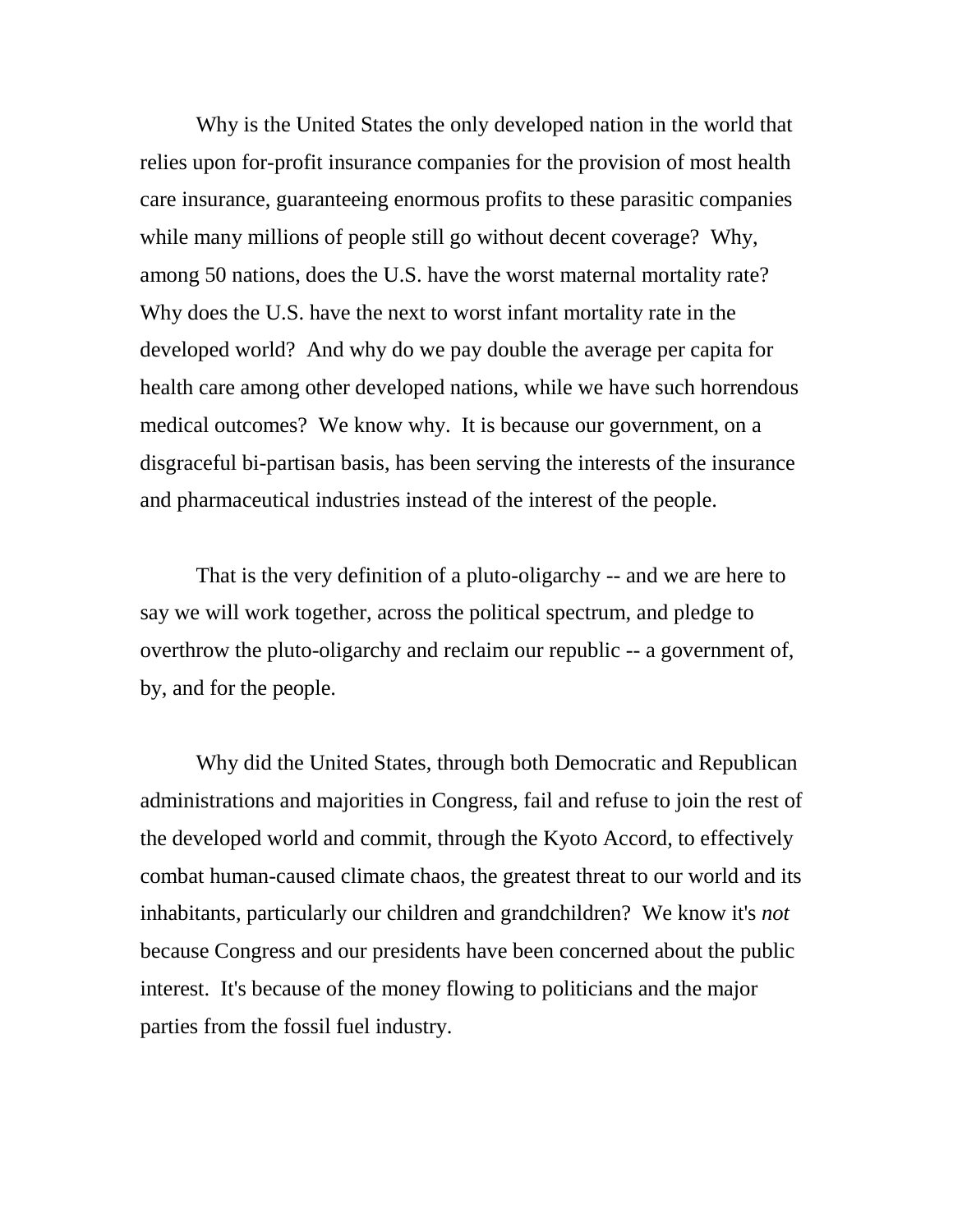*That* is the very definition of a pluto-oligarchy -- and, once again, we are here to say we will work together, across the political spectrum, and pledge to overthrow the pluto-oligarchy and reclaim our republic -- a government of, by, and for the people.

Commonly known as the Monsanto Protection Act -- a section of an unrelated spending bill intended to prevent a government shut-down -- was passed by Congress and signed into law by President Obama. Appallingly, that piece of bought-and-paid-for legislation, which was drafted with the help, and at the urging of, Monsanto, bars federal courts from halting the sale or planting of genetically modified organisms or genetically engineered seeds, no matter what health issues may arise in the future -- and provides bioengineering companies immunity if their products cause harm to anyone.

Do you think legislators awakened one morning and said to themselves, "Hey, this piece of legislation would be a great thing for the public!"? No, it is yet another example of corporations buying their way with Congress, regardless of the impacts on the public health. It is all such a betrayal of us -- and of the entire notion of what our republic should be.

Michael Taylor exemplifies the pluto-oligarchy -- and the revolving door between industry, government, and back to industry -- as well as anyone. Who is he? Healthy food consumer advocate Jeffrey Smith described him as "the person who may be responsible for more food-related illness and death than anyone in history" who was "made the US food safety czar" by President Obama's administration in 2012. Taylor had been legal counsel for Monsanto before becoming policy chief at the FDA, then he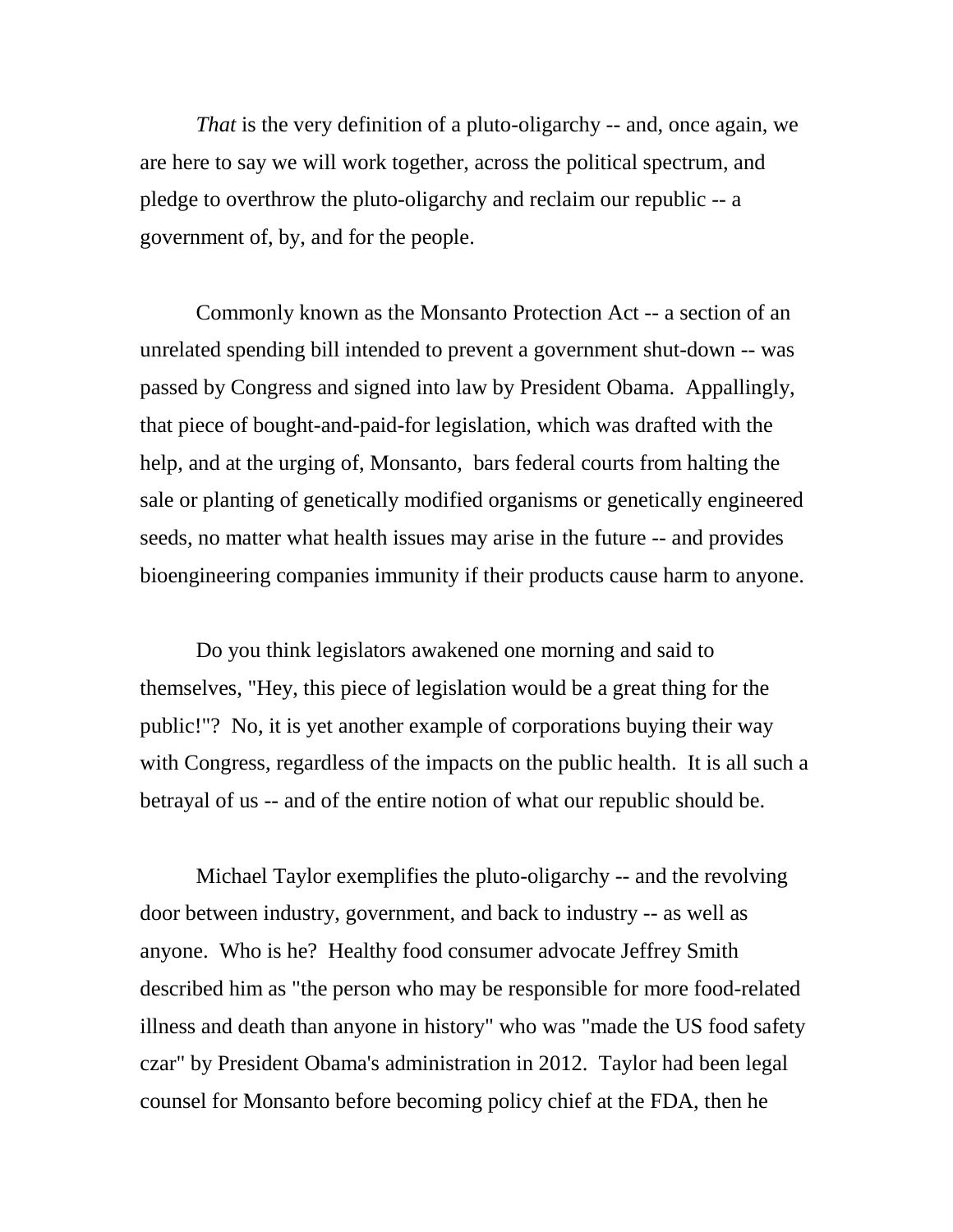became Monsanto's vice president and chief lobbyist, then he was back at FDA as deputy commissioner of food at FDA -- the person *in charge* of FDA's supposed protection of our food. It's like having Bernie Madoff in charge of the Securities Exchange Commission. It's like having Joseph Kony in charge of UNICEF. It's like having George W. Bush in charge of Human Rights Watch.

Years ago, FDA scientists provided their views on what was, as Jeffrey Smith describes it, "the most radical and potentially dangerous change in our food supply" -- the introduction of genetically modified foods. The experts at FDA were very concerned, describing "toxins, new diseases, nutritional deficiencies, and hard-to-detect allergens" that could be caused by GMOs. They called for careful research before any genetically modified organisms could be part of our food supply. However, just like the disregard for climate science and manipulation of scientists' findings during the Bush administration, the science and concerns of scientists would be discounted by the FDA.

So with a corporate-compliant FDA, genetically modified foods were permitted on the market and introduced with no required safety studies. That is completely the opposite of the Precautionary Principle. This, of course, was an enormous boon to Monsanto, which also had previously manufactured and marketed PCBs, DDT, and Agent Orange, even after they were found to be carcinogenic, highly toxic, and enormously destructive to human and animal life and devastating to ecosystems.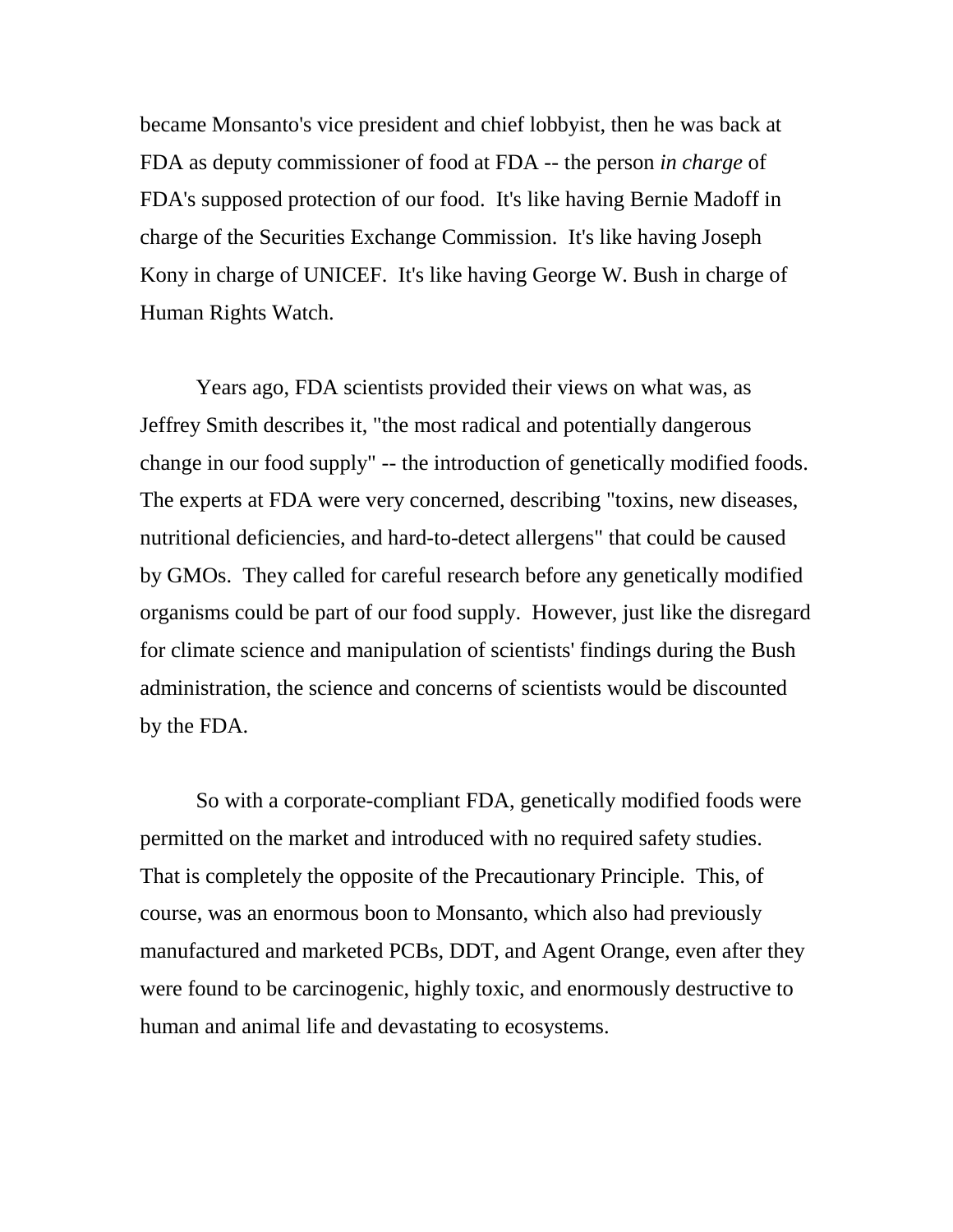Monsanto cares only about one thing: selling products, however dangerous they have been proven to be, to make as much money as possible. Monsanto is a monstrously immoral corporation -- an enemy to the public health and to our earth. Monsanto exemplifies the ultimate refutation of the absurd claim that corporations are people -- because Monsanto certainly has no conscience, no sense of accountability, and is able, like no *person* any of us knows, to persuade Congress to grant it immunity for the potential deaths and destruction caused by the use of its products.

Here's what the Centre for Research on Globalization says about the dangers of GMOs and Monsanto: "Just recently, a study published in the International Journal of Biological Sciences seems to indicate a link between the consumption of Monsanto genetically engineered corn and organ damage in the liver and kidneys. This damage is consistent with the genetically engineered pesticide utilized by the corn, and seems to refute Monsanto's claim that the pesticide will degrade long before it is consumed. Despite evidence that Monsanto's GM corn may cause organ damage in its consumers, they have refused to recall their products."

Monsanto must be stopped. Those in our government who do the bidding of Monsanto must be stopped. Let *us* draw the line and pledge we will never vote for or support in any way anyone who has capitulated to Monsanto in complete disregard for the public health, in complete disregard for our environment, in complete disregard for the interests of consumers and small farmers, and in complete disregard of those in other nations whose health and economic interests are decimated by this monstrous, immoral, democracy-destroying corporate behemoth.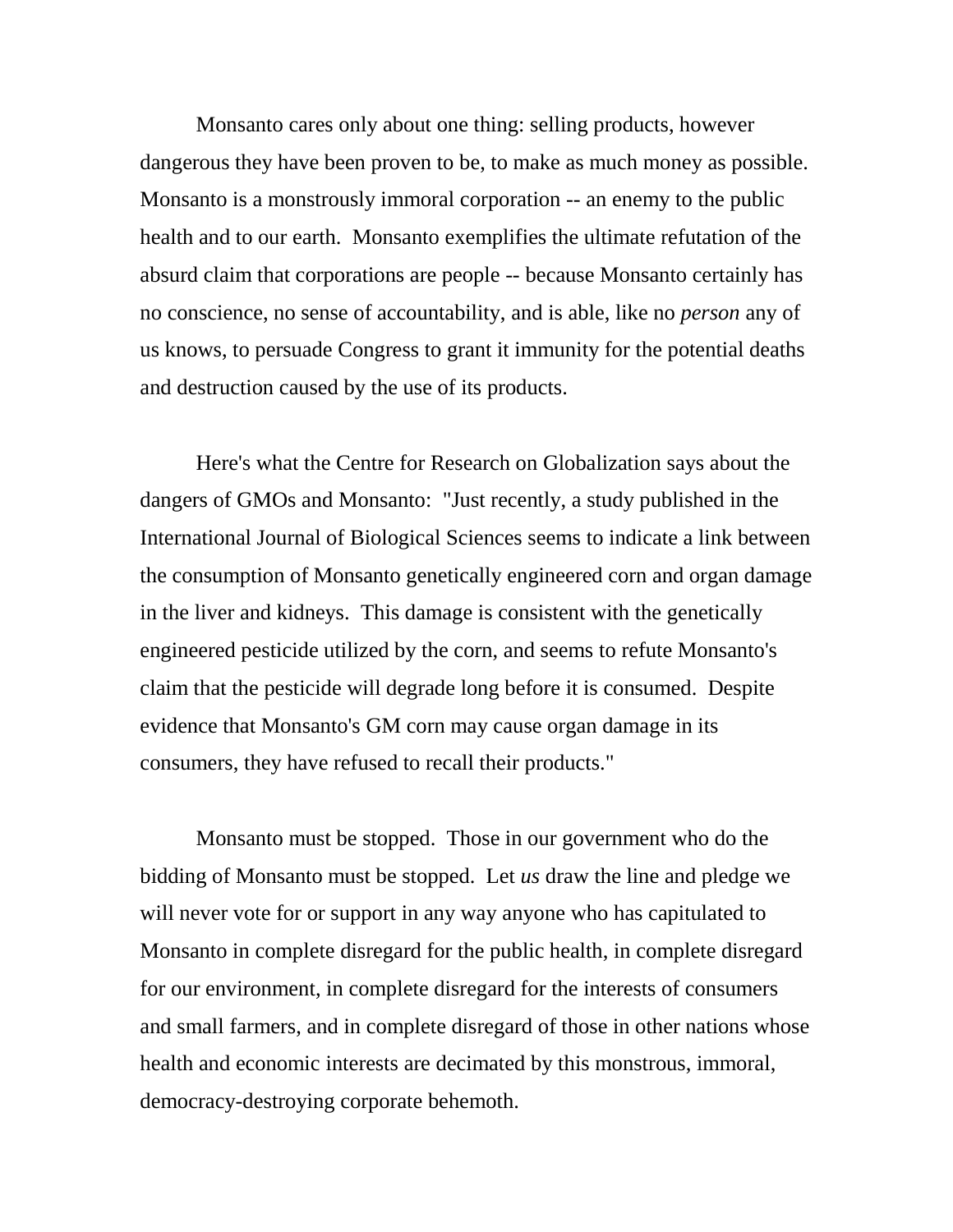There have been some victories in the people's battle against Monsanto, from which we can find inspiration and which can feed our motivation and sense of empowerment to continue and win this fight.

Vermont passed into law a ban on genetically modified foods, joining some twenty-seven nations that have implemented bans. In Jackson County, Oregon, even in the face of a campaign 95%-sponsored by out-of-state sources, voters, by a two-to-one margin, voted to ban genetically engineered crops. The educated, motivated voters and vigorous GMO opponents in Jackson County showed what can be done with dedicated people power aligned against the likes of Dow, DuPont, Monsanto, Syngenta, and other corporate poisoners, whose money and power proved incapable of defeating the Jackson County movement against GMOs.

The battle is obviously not an easy one, and even grassroots movements can be stopped short by such democracy-denying measures as pre-emption legislation by state legislatures, which deny authority for cities and counties to ban GMOs or even require the labeling of genetically modified foods so consumers can know what they are buying and consuming.

We must stay vigilant and let any who side with Monsanto against the people, on a local, state, or federal level, such as Hillary Clinton, known by some as the Bride of Frankenfoods, know they will pay a heavy political price if they violate their sacred duty to the public by selling out to Monsanto and other greedy merchants in death and destruction who seek